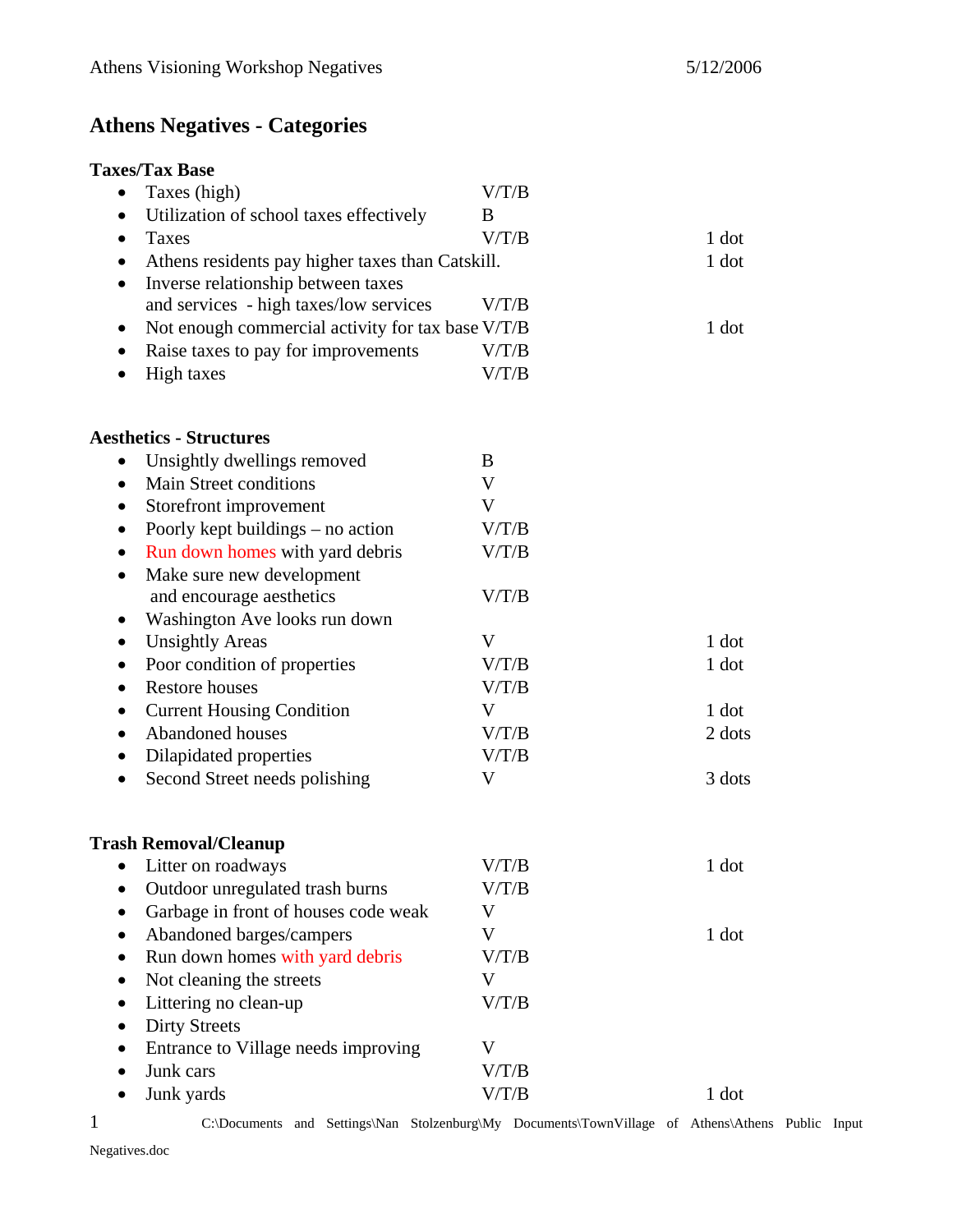| $\bullet$ Too much junk cars | V/T/B | 1 dot  |
|------------------------------|-------|--------|
| • Abandoned cars             | V/T/B | 2 dots |

| <b>Business and Industry</b> |  |
|------------------------------|--|
|------------------------------|--|

| More light industrial areas             | <b>NS</b> | 1 dot  |
|-----------------------------------------|-----------|--------|
| Too much red tape when business comes   | B         | 3 dots |
| Lack of business                        | B         | 1 dot  |
| Lack of employment                      | B         |        |
| Lack of jobs to keep people here.       |           | 1 dot  |
| Lack of work                            | V/T/B     | 1 dot  |
| Not enough jobs                         | V/T/B     |        |
| Too many residences/not enough business | V         |        |
| Attract light industry                  | Т         |        |
| Not enough jobs                         | V/T/B     | 2 dots |
| Lake of occupied commercial properties  |           |        |
| No economic base to fix things          | V/T/B     | 3 dots |
| Lack of employment opportunities        | V/T/B     |        |
| Lack of small business                  | V/T/B     | 1 dot  |
|                                         |           |        |

#### **Retail and Personal services**

| ٠              | Not enough personal services - doctors, dentists, lawyers, barbers                               |                           |        |  |
|----------------|--------------------------------------------------------------------------------------------------|---------------------------|--------|--|
| ٠              | Car wash/hardware/everyday needs                                                                 | V/T/B                     | 1 dot  |  |
| ٠              | Basic services needed stores for food/drugs                                                      | V                         | 3 dots |  |
| $\bullet$      | Town/Village outdoor kiosk                                                                       | V/T/B                     |        |  |
|                | No access to museum                                                                              | V                         |        |  |
| $\bullet$      | No restaurants                                                                                   | V/T/B                     |        |  |
| $\bullet$      | Lack of retail                                                                                   | V/T/B                     |        |  |
|                | Lack of restaurants                                                                              | V/T/B                     |        |  |
|                | No supermarket                                                                                   | V/T/B                     |        |  |
|                | Lack of places to shop                                                                           | V/T/B                     |        |  |
|                | Novelty/grocery/gift stores                                                                      | V/T/B                     |        |  |
| ٠              | Lack of shops                                                                                    | V/T/B                     |        |  |
| $\bullet$      | Lack of restaurants                                                                              | V/T/B                     |        |  |
| $\bullet$      | Need hotels                                                                                      |                           |        |  |
| $\bullet$      | Need stores                                                                                      | $\boldsymbol{\mathrm{V}}$ |        |  |
| $\bullet$      | Need grocery store                                                                               | $\mathbf V$               |        |  |
|                | <b>Infrastructure-Water</b>                                                                      |                           |        |  |
| $\bullet$      | Lack of infrastructure                                                                           | B                         | 1 dot  |  |
| $\bullet$      | Water quality                                                                                    | $\rm V$                   |        |  |
| ٠              | Water for fire protection                                                                        | V/T/B                     | 1 dot  |  |
| $\overline{2}$ | C:\Documents and Settings\Nan Stolzenburg\My Documents\TownVillage of Athens\Athens Public Input |                           |        |  |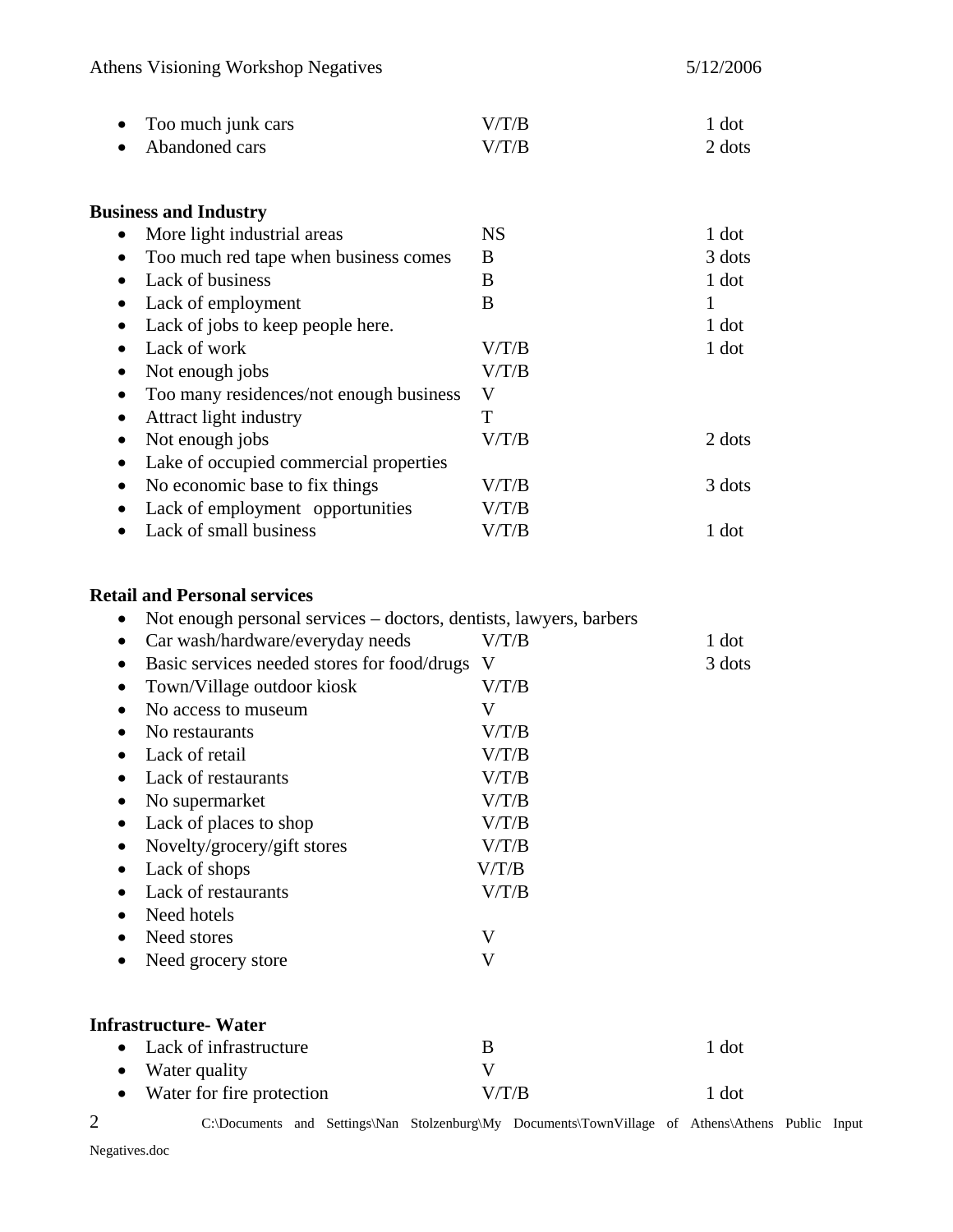| Water quality<br>$\bullet$                                       | V                                                                                                | 1 dot  |
|------------------------------------------------------------------|--------------------------------------------------------------------------------------------------|--------|
| Lack of public water                                             | T                                                                                                | 1 dot  |
| Lack of water /sewer (9W &                                       |                                                                                                  |        |
| Schaghticoke Tpk)                                                | T                                                                                                | 1 dot  |
| Water quality                                                    | V/T/B                                                                                            |        |
| Water quality<br>$\bullet$                                       | V                                                                                                |        |
| Infrastructure problems - roads, water meters V<br>$\bullet$     |                                                                                                  |        |
| Public drinking water<br>$\bullet$                               | V/T/B                                                                                            |        |
|                                                                  |                                                                                                  |        |
| <b>Drainage</b>                                                  | $\bf{B}$                                                                                         |        |
| Lack of infrastructure<br>$\bullet$                              |                                                                                                  | 1 dot  |
| Drainage problems<br>$\bullet$                                   | V                                                                                                |        |
| No drainage<br>$\bullet$                                         | V                                                                                                |        |
| Drainage problems                                                | $\mathbf V$                                                                                      | 2 dots |
| Drainage problems                                                | V                                                                                                |        |
| <b>Sewer</b>                                                     |                                                                                                  |        |
| Sleepy Hollow sewage odor<br>$\bullet$                           |                                                                                                  | 1 dot  |
| Lack of water /sewer (9W &<br>$\bullet$                          |                                                                                                  |        |
| Schaghticoke Tpk)                                                | T                                                                                                | 1 dot  |
| Sewer smell from Sleepy Hollow                                   |                                                                                                  | 1 dot  |
| Peckham bad odors<br>$\bullet$                                   |                                                                                                  |        |
| SHL sewer plant odors<br>$\bullet$                               |                                                                                                  |        |
| Sleepy Hollow sewer stinks at night                              |                                                                                                  |        |
| <b>SHL</b> sewer<br>$\bullet$                                    |                                                                                                  | 1 dot  |
| Lack of infrastructure                                           | $\bf{B}$                                                                                         | 1 dot  |
| <b>Municipal Cooperation</b>                                     |                                                                                                  |        |
| Duplication of municipal services                                |                                                                                                  |        |
| Combine municipal services                                       | V/T/B                                                                                            |        |
| Combine V&T into 1 municipality – stop duplicating.<br>$\bullet$ |                                                                                                  |        |
| Village is part of the Town but<br>$\bullet$                     |                                                                                                  |        |
| Town not part of the Village                                     | V/T/B                                                                                            | 1 dot  |
| Lack of coordination between V/T<br>$\bullet$                    | V/T/B                                                                                            | 2 dots |
| Town/Village work together more<br>$\bullet$                     | V/T/B                                                                                            | 1 dot  |
| Lack of co-op between T/V offices                                | V/T/B                                                                                            |        |
| Duplicate government                                             | V/T/B                                                                                            |        |
|                                                                  |                                                                                                  |        |
| <b>Land Use Development/Planning</b>                             |                                                                                                  |        |
| Outdated plan                                                    | B                                                                                                | 1 dot  |
| 3                                                                | C:\Documents and Settings\Nan Stolzenburg\My Documents\TownVillage of Athens\Athens Public Input |        |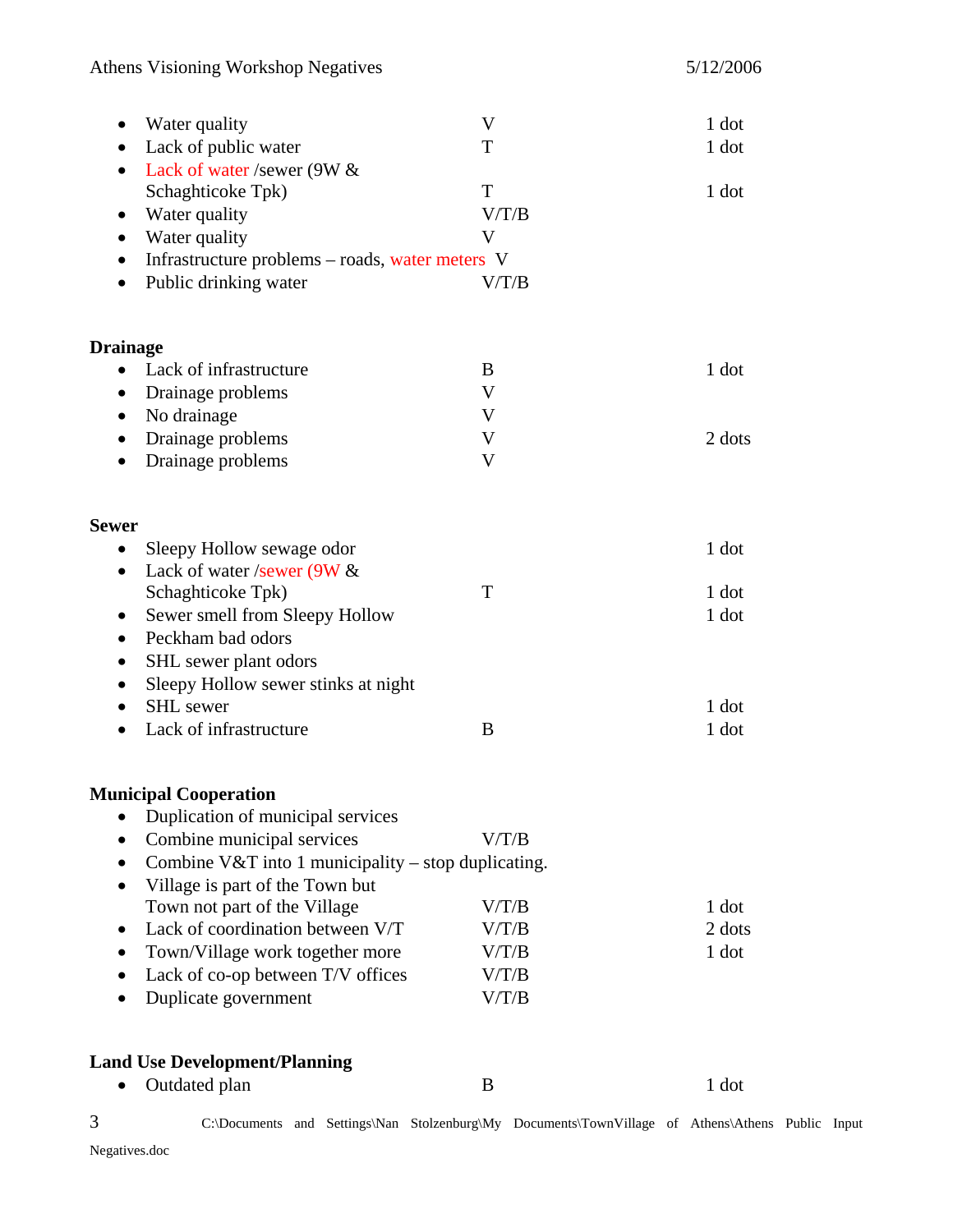| Too much unplanned growth<br>٠                        | V/T/B | 3 dots |
|-------------------------------------------------------|-------|--------|
| Residential & commercial zoning mixed<br>٠            | V/T/B |        |
| Change zoning laws for light                          |       |        |
| industry/no tel/car wash etc                          | V/T/B |        |
| Restrict dev. of big industrial<br>٠                  |       |        |
| business to protect bedroom community                 | V/T/B |        |
| Houses too close together<br>$\bullet$                | V     |        |
| Trailers in Village<br>٠                              | V     |        |
| Not enough open space being preserved                 | V/T/B | 1 dot  |
| <b>Regulations</b>                                    |       |        |
| Too many protective land use                          | V     | 1 dot  |
| Lack of local law enforcement<br>$\bullet$            |       |        |
| Too many regulations                                  | V/T/B |        |
| Inconsistent Zoning & Zoning Enforcement V/T/B<br>٠   |       |        |
| Clarification of codes<br>$\bullet$                   | V/T/B |        |
| Lack of enforcement of existing<br>٠                  |       |        |
| junk yard ordinance/ abandoned houses                 | V/T/B | 1 dot  |
| Enforce stricter zoning on unregistered vehicles<br>٠ | V/T/B |        |
| <b>Inconsistent Code Enforcement</b>                  | V     |        |
| Code enforcement lax                                  | V/T/B | 1 dot  |
| Code enforcement                                      | V/T/B |        |
| <b>Transportation - Parking</b>                       |       |        |
| Village needs parking<br>$\bullet$                    | V     |        |
| Parking<br>٠                                          | V     |        |
| No parking (Water Street)<br>٠                        | V     | 1 dot  |
| Parking                                               | V     |        |
| Traffic control over speeding, parking<br>$\bullet$   | V     | 1 dot  |
| Lack of parking for business/renters                  | V     |        |
| Better rules for parking during winter                | V     |        |
| Parking                                               | V     | 1 dot  |
|                                                       |       |        |
| <b>Transportation</b> -signage/controls               |       |        |
| Consistent signage                                    | V/T/B |        |
| Lack of traffic light at main intersection            | V     |        |
| Speed traps                                           | V/T/B |        |
| <b>Transportation -traffic/speeding</b>               |       |        |

• Speeding – traffic V/T/B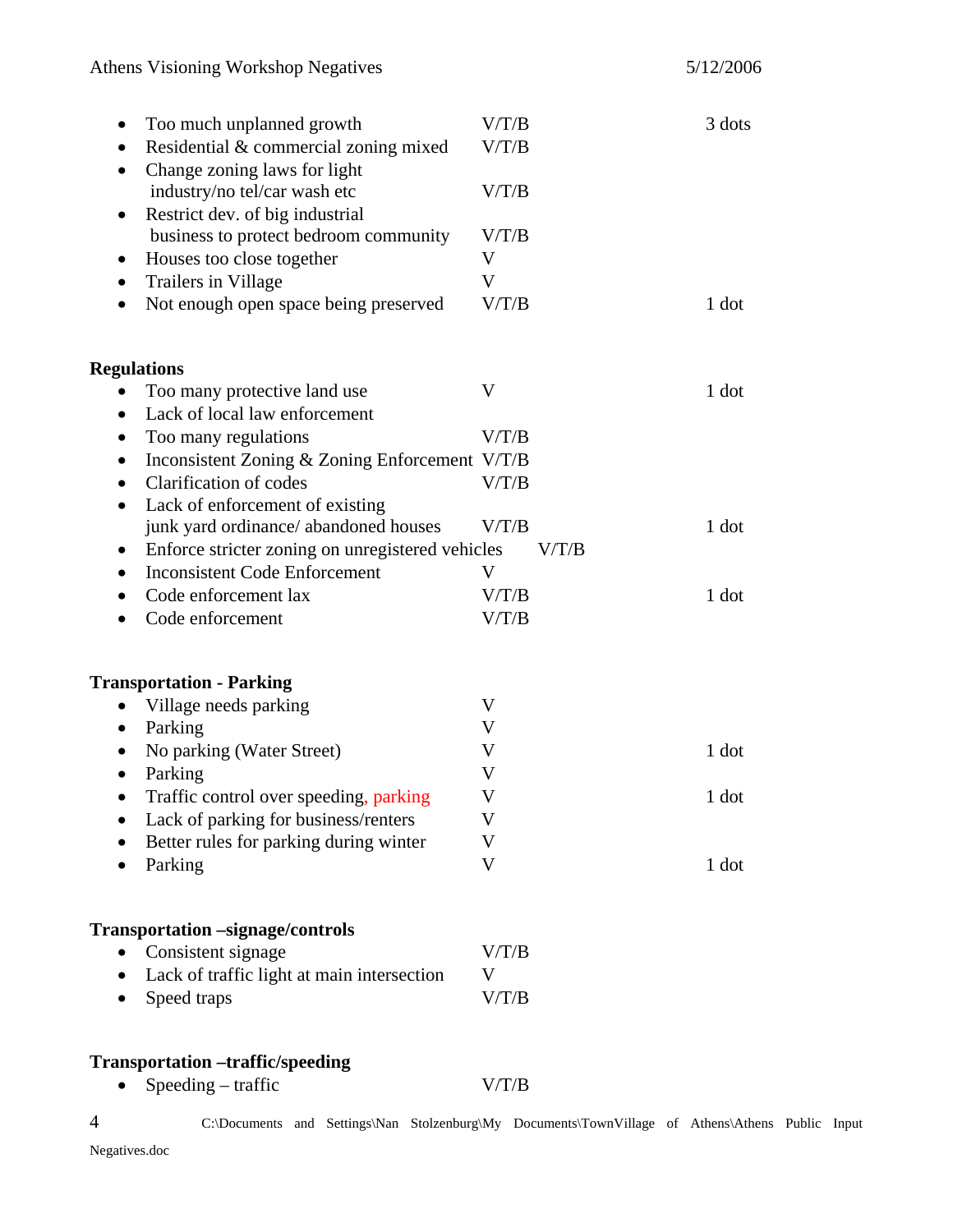| 55 mph too much for rural roads<br>٠<br>Traffic on Schoharie Tpk speed, trucks<br>٠<br>Speed limits Schoharie<br>٠<br>Speeding on Village streets<br>٠<br>Industrial traffic on 385<br>$\bullet$<br>Traffic on 385 at 4pm<br>٠<br>Traffic control over speeding, parking<br>$\bullet$<br>Traffic on Schoharie Turnpike<br>$\bullet$<br>Traffic<br>$\bullet$<br>Traffic enforcement<br>$\bullet$<br>Traffic on Vermon Street - School<br>$\bullet$ | V<br>V<br>V<br>V/T/B<br>V/T/B<br>V<br>V/T/B<br>V/T/B<br>V/T/B<br>V | 1 dot<br>$1$ dot |
|---------------------------------------------------------------------------------------------------------------------------------------------------------------------------------------------------------------------------------------------------------------------------------------------------------------------------------------------------------------------------------------------------------------------------------------------------|--------------------------------------------------------------------|------------------|
| <b>Transportation</b> -pedestrian/bike                                                                                                                                                                                                                                                                                                                                                                                                            |                                                                    |                  |
| Uneven pavements walk-ins<br>$\bullet$                                                                                                                                                                                                                                                                                                                                                                                                            |                                                                    |                  |
| Sidewalk conditions<br>$\bullet$                                                                                                                                                                                                                                                                                                                                                                                                                  | V                                                                  | 1 dot            |
| Sidewalks needed in areas & need improvement<br>$\bullet$                                                                                                                                                                                                                                                                                                                                                                                         | V                                                                  |                  |
| Sidewalk issues<br>$\bullet$                                                                                                                                                                                                                                                                                                                                                                                                                      | V                                                                  |                  |
| Sidewalks in disrepair<br>٠                                                                                                                                                                                                                                                                                                                                                                                                                       | V                                                                  |                  |
| Lack of safe places to walk<br>$\bullet$                                                                                                                                                                                                                                                                                                                                                                                                          |                                                                    |                  |
| dog/blocked sidewalks                                                                                                                                                                                                                                                                                                                                                                                                                             | V                                                                  |                  |
| Sidewalks on Schoharie Tpk<br>$\bullet$                                                                                                                                                                                                                                                                                                                                                                                                           | V                                                                  | 1 <sub>do</sub>  |
| <b>Sidewalks on Vernon Street</b><br>٠                                                                                                                                                                                                                                                                                                                                                                                                            | V                                                                  | 1 dot            |
| Sidewalks<br>$\bullet$                                                                                                                                                                                                                                                                                                                                                                                                                            | V                                                                  |                  |
| Poor condition of sidewalks<br>٠                                                                                                                                                                                                                                                                                                                                                                                                                  | V/T/B                                                              |                  |
| Poor maintenance of alleyways<br>٠                                                                                                                                                                                                                                                                                                                                                                                                                | V                                                                  |                  |
| Street pattern (keep grid pattern)<br>$\bullet$                                                                                                                                                                                                                                                                                                                                                                                                   | V                                                                  | 1dot             |
| Absence of bicycle paths                                                                                                                                                                                                                                                                                                                                                                                                                          | V/T/B                                                              |                  |
| <b>Transportation access</b>                                                                                                                                                                                                                                                                                                                                                                                                                      |                                                                    |                  |
| No transportation<br>$\bullet$                                                                                                                                                                                                                                                                                                                                                                                                                    | V/T/B                                                              |                  |
| Poor transportation                                                                                                                                                                                                                                                                                                                                                                                                                               |                                                                    |                  |
| RR crossings need attention                                                                                                                                                                                                                                                                                                                                                                                                                       | V/T/B                                                              |                  |
|                                                                                                                                                                                                                                                                                                                                                                                                                                                   |                                                                    |                  |
| Housing                                                                                                                                                                                                                                                                                                                                                                                                                                           |                                                                    |                  |
| Lack of moderate housing<br>$\bullet$                                                                                                                                                                                                                                                                                                                                                                                                             | V/T/B                                                              | $1$ dot          |
| Multiple families living in S.F. Dwellings                                                                                                                                                                                                                                                                                                                                                                                                        |                                                                    |                  |
| Absentee landlords                                                                                                                                                                                                                                                                                                                                                                                                                                | V                                                                  |                  |
| Changing SF into multifamily                                                                                                                                                                                                                                                                                                                                                                                                                      | V                                                                  |                  |
| Support first time homebuyers                                                                                                                                                                                                                                                                                                                                                                                                                     | V/T/B                                                              |                  |
| Lack of affordable housing                                                                                                                                                                                                                                                                                                                                                                                                                        | V/T/B                                                              | 1 dot            |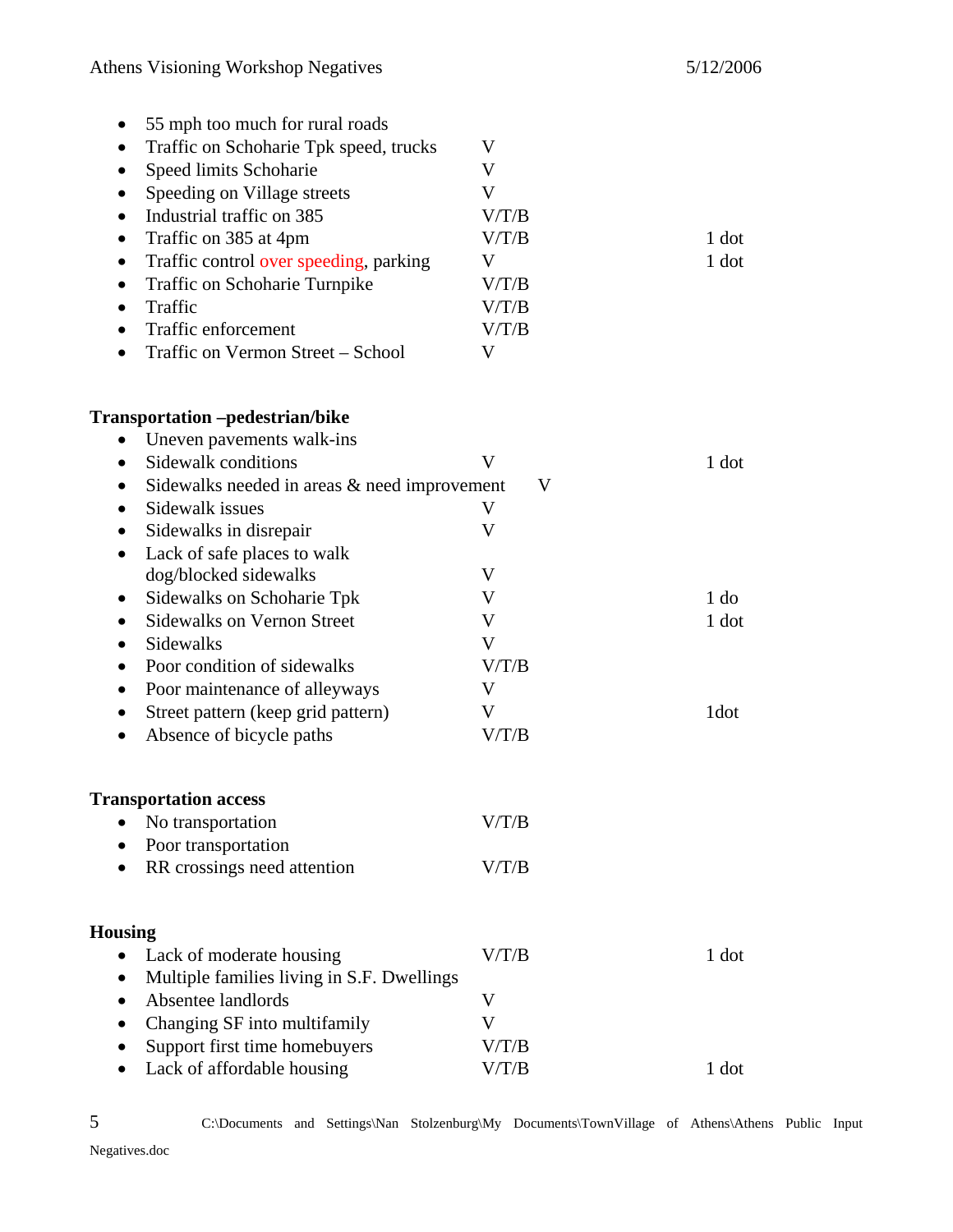### **Schools**

| School districts – not following municipal boundaries.<br>٠                                        |       |        |
|----------------------------------------------------------------------------------------------------|-------|--------|
| Not enough school activities<br>$\bullet$                                                          |       | 1 dot  |
| No distinct school district                                                                        | V/T/B | 1 dot  |
| Public schools<br>$\bullet$                                                                        | V/T/B |        |
| <b>Government Services</b>                                                                         |       |        |
| Athens postal district partially in Catskill<br>(west side of 9W) not receive appropriate notices. |       |        |
| Government not using technology<br>٠                                                               | V/T/B |        |
| <b>Community Character/Identity Issues</b>                                                         |       |        |
| Lack of emphasis on Village<br>$\bullet$                                                           | V     |        |
| Lack of identity need a vision<br>$\bullet$                                                        | V/T/B | 2 dots |
| No identity<br>٠                                                                                   | T     |        |
| Determine identity $&$ move to goal<br>٠                                                           | V/T/B |        |
| Encourage Sleepy Hollow Lake to<br>$\bullet$                                                       |       |        |
| join community                                                                                     | V     |        |
| Not always welcoming<br>٠                                                                          |       |        |
| Nothing to draw people to area<br>٠                                                                | V/T/B | 2 dots |
| Lack of community cohesiveness<br>٠                                                                | V/T/B |        |
| Keep more quaint; bedroom<br>$\bullet$                                                             |       |        |
| community characteristics                                                                          | V/T/B | 2 dots |
| Encourage pride in property                                                                        |       |        |
| and community                                                                                      | V/T/B |        |
| Provide things people will<br>$\bullet$                                                            |       |        |
| want to live by for bedroom comm.                                                                  | V/T/B |        |
| Lack of historic street lighting                                                                   | V     |        |
| Keep historical nuance                                                                             | V     |        |
| <b>Quality of Life</b>                                                                             |       |        |
| Athens Street Festival/nighttime noise                                                             |       |        |
| Noise                                                                                              | V/T/B |        |
| Too much noise                                                                                     | V/T/B | 1 dot  |
| Noise $-4$ wheelers                                                                                | V     | 1 dot  |
| Snowmobiling in Village                                                                            | V     |        |
| Stray dogs and cats                                                                                | V/T/B | 1 dot  |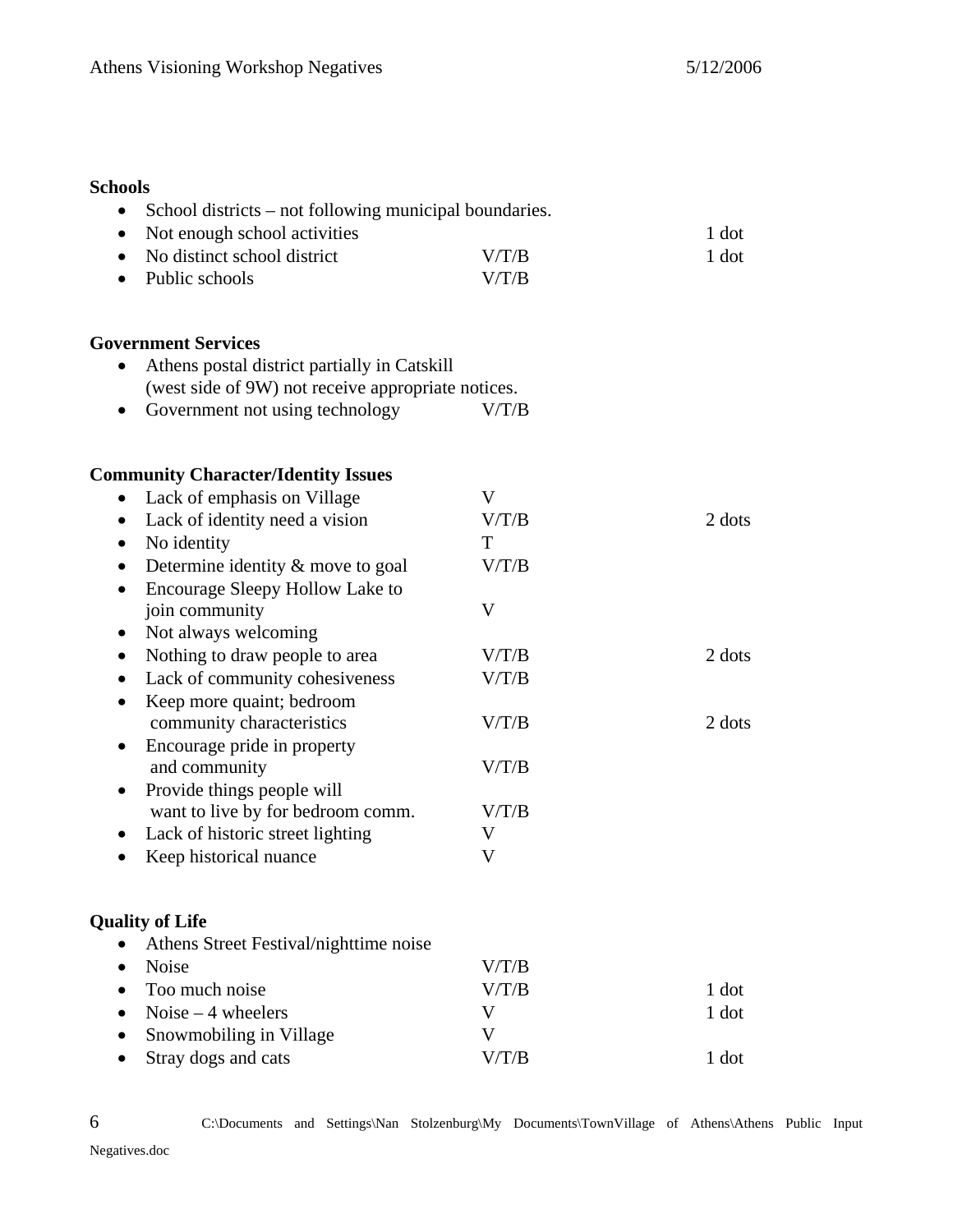| <b>Emergency Services</b>                           |       |        |
|-----------------------------------------------------|-------|--------|
| Not enough police coverage<br>$\bullet$             | V/T/B | 1 dot  |
| Too much police coverage<br>$\bullet$               | V     |        |
| Lack of Village police after 12AM<br>$\bullet$      | V/T/B |        |
| More police patrol                                  | V     |        |
| <b>Seniors</b>                                      |       |        |
| Seniors need help                                   | V/T/B |        |
| Changing negative for elderly<br>$\bullet$          |       |        |
| Senior Center needs attention                       | V     | 1 dot  |
| Not enough services for seniors<br>٠                | V/T/B |        |
| Youths                                              |       |        |
| Summer camps                                        | V/T/B |        |
| Lack of youth activities<br>$\bullet$               | V/T/B |        |
| Limited recreation for teens $&$ youth<br>٠         | V     |        |
| Not enough activities for youth                     | V/T/B | 1 dot  |
| No youth programs                                   | V/T/B |        |
| Not enough for young married couples                | V/T/B |        |
| Opportunity for young people<br>$\bullet$           | V     |        |
| <b>Recreation</b>                                   |       |        |
| Need bike trail                                     | B     |        |
| Recreation<br>$\bullet$                             | V/T/B |        |
| Dog parks for walking dogs<br>٠                     | V/T/B |        |
| Lack of recreational areas in Town                  | T     |        |
| Expand pool hours & improve facilities<br>$\bullet$ |       |        |
| Lack of benches on Second Street<br>$\bullet$       |       |        |
| Maintenance of V/T parks                            | V/T/B |        |
| <b>Community Center renovation</b>                  | V     |        |
| <b>Riverfront</b>                                   |       |        |
| Riverfront underdeveloped<br>$\bullet$              | V     |        |
| Waterfront run down<br>$\bullet$                    | V     | 2 dots |
| No swimming beach                                   |       |        |
| Waterfront not developed for rec.<br>$\bullet$      |       |        |
| Grant money to beautify river                       | V/T/B |        |
| Lack of recreation/exposure to Green Lake           | T     |        |
| No recreational beaches                             | V     |        |